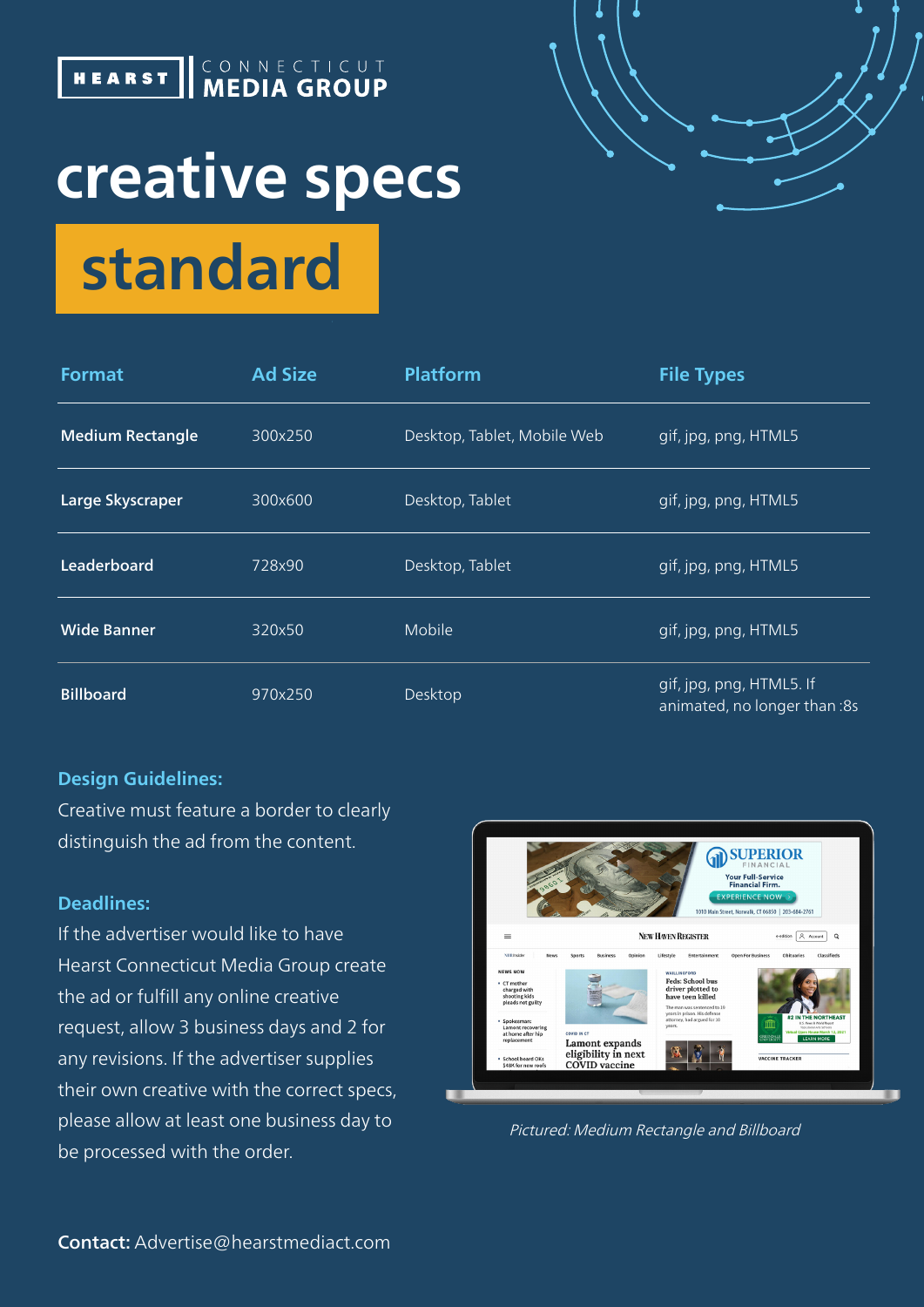### **HEARST KEDIA GROUP**

# **creative specs premium**

| <b>Format</b>                  | <b>Ad Size</b>                                                           | <b>Platform</b>                   | <b>Assets Required</b>                                                    | <b>File Types</b>                                                                                     |
|--------------------------------|--------------------------------------------------------------------------|-----------------------------------|---------------------------------------------------------------------------|-------------------------------------------------------------------------------------------------------|
| <b>Billboard</b><br>with Video | 970x250                                                                  | Desktop,<br>Tablet<br>(Landscape) | Logo, Headline Copy,<br>Subhead Copy, CTA with<br>click URL, Video        | Logo: Vector file (ai, eps,<br>svg), or transparent PNG<br>Video: mp4 (:15s max)                      |
| Crown                          | 100% width<br>400 max height<br>(desktop);<br>300 max height<br>(mobile) | Desktop,<br>Tablet,<br>Mobile     | Logo, Headline Copy,<br>Subhead Copy, CTA with<br>click URL, Image        | Logo: Vector file (ai, eps,<br>svg), or transparent PNG<br>Photo: PNG or JPG                          |
| <b>Super Crown</b>             | 100% width<br>600 max height<br>(desktop);<br>300 max height<br>(mobile) | Desktop,<br>Tablet,<br>Mobile     | Logo, Headline Copy,<br>Subhead Copy, CTA with<br>click URL, Image        | Logo: Vector file (ai, eps,<br>svg), or transparent PNG<br>Photo: PNG or JPG                          |
| Cinema                         | 300x600                                                                  | Desktop,<br>Tablet<br>(Landscape) | Logo, Headline Copy,<br>Subhead Copy, CTA with<br>click URL, Image, Video | Logo: Vector file (ai, eps,<br>svg), or transparent PNG<br>Photo: PNG or JPG<br>Video: mp4 (:15s max) |
| <b>Mini Cinema</b>             | 300x250                                                                  | Desktop,<br>Tablet,<br>Mobile     | Logo, Headline Copy,<br>Subhead Copy, CTA with<br>click URL, Image, Video | Logo: Vector file (ai, eps,<br>svg), or transparent PNG<br>Photo: PNG or JPG<br>Video: mp4 (:15s max) |
| Countdown<br><b>Clock</b>      | 300x250                                                                  | Desktop,<br>Tablet,<br>Mobile     | Logo, Headline Copy,<br>Subhead Copy, CTA with<br>click URL, Image        | Logo: Vector file (ai, eps,<br>svg), or transparent PNG<br>Photo: PNG or JPG                          |

Pictured: Super Crown

 $\overline{\phantom{a}}$ 



Contact: Advertise@hearstmediact.com